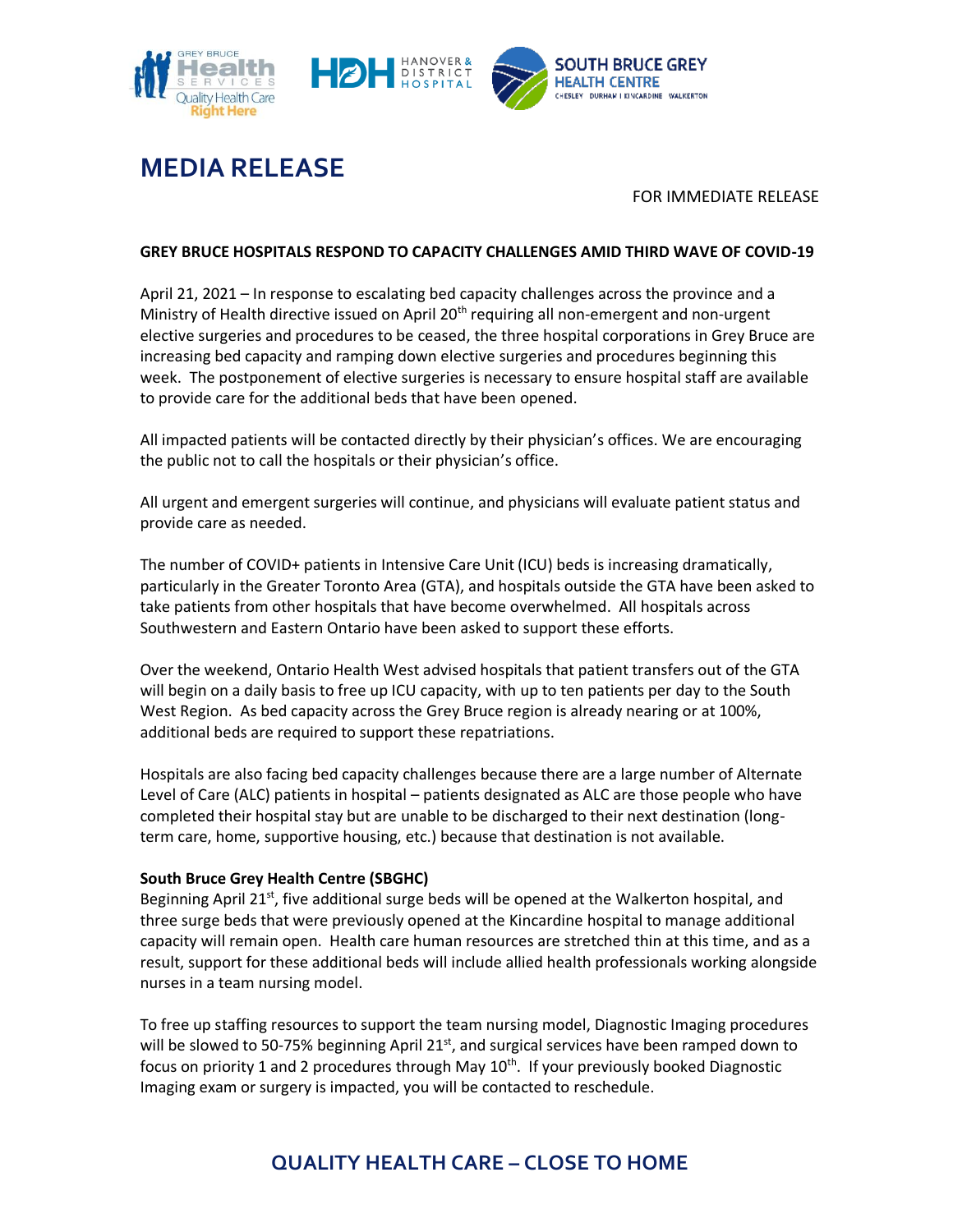



# **MEDIA RELEASE**

"Every hospital bed is a provincial resource," explains Michael Barrett, SBGHC President & CEO. "We fully support a seamless provincial hospital system that will accept patients from other hospitals, share resources and prioritize services so all hospitals can continue to provide safe, effective care to both COVID-19 and non COVID-19 patients."

## **Grey Bruce Health Services (GBHS)**

GBHS is postponing all pre-booked elective and non-urgent surgeries starting this Monday, April 26<sup>th</sup>. Diagnostic imaging services are not impacted at this time.

GBHS is currently caring for seven COVID positive patients, and the Intensive Care Unit is full. GBHS is increasing beds in that unit from six to eight, and has opened 20 additional beds to support acute care patients. Up to twenty more beds will be opened across the six GBHS hospitals for those who are awaiting transfer to an alternate level of care.

"We recognize that postponing elective surgeries is a hardship for many families," said Gary Sims, GBHS President and CEO. "The Ministry issued this Directive because we are in a critical situation, and difficult choices have to be made to save lives. We will do everything we can to get those surgeries re-booked when we have the capacity and human resources to do so safely."

## **Hanover & District Hospital (HDH)**

 $\overline{\phantom{a}}$ 

As of April  $12<sup>th</sup>$ , HDH has reduced its surgical services to only urgent and emergent surgeries and patients impacted by this ramp down have been contacted. At this time, Diagnostic Imaging services have not reduced and will be evaluated as the provincial situation evolves.

To support both local, regional and provincial needs and resources, HDH has 12 additional beds ready to be opened and staffed. The model of care is moving towards a team nursing model with the support of allied health and other health care professions to care for the expected increased number of patients. HDH has and will continue to provide care and support to COVID-19 positive patients as they present to both the Emergency and Acute Care Unit.

"The province as a whole is in need," says Dana Howes, President & CEO of HDH. "All of our beds need to be viewed as system-wide resources to ensure that patients across our province receive safe, quality and appropriate care for both COIVD positive and non-positive patients. We cannot do this without the care and engagement of our communities and to date the groundswell of support has been phenomenal. Thank you to every member of the Grey Bruce community for your care and compassion during this time."

Visiting restrictions have also been further reduced in all Grey Bruce hospitals to ensure the safety of our patients and staff. Patients, caregivers and family members are encouraged to visit the hospital websites for more information and details.